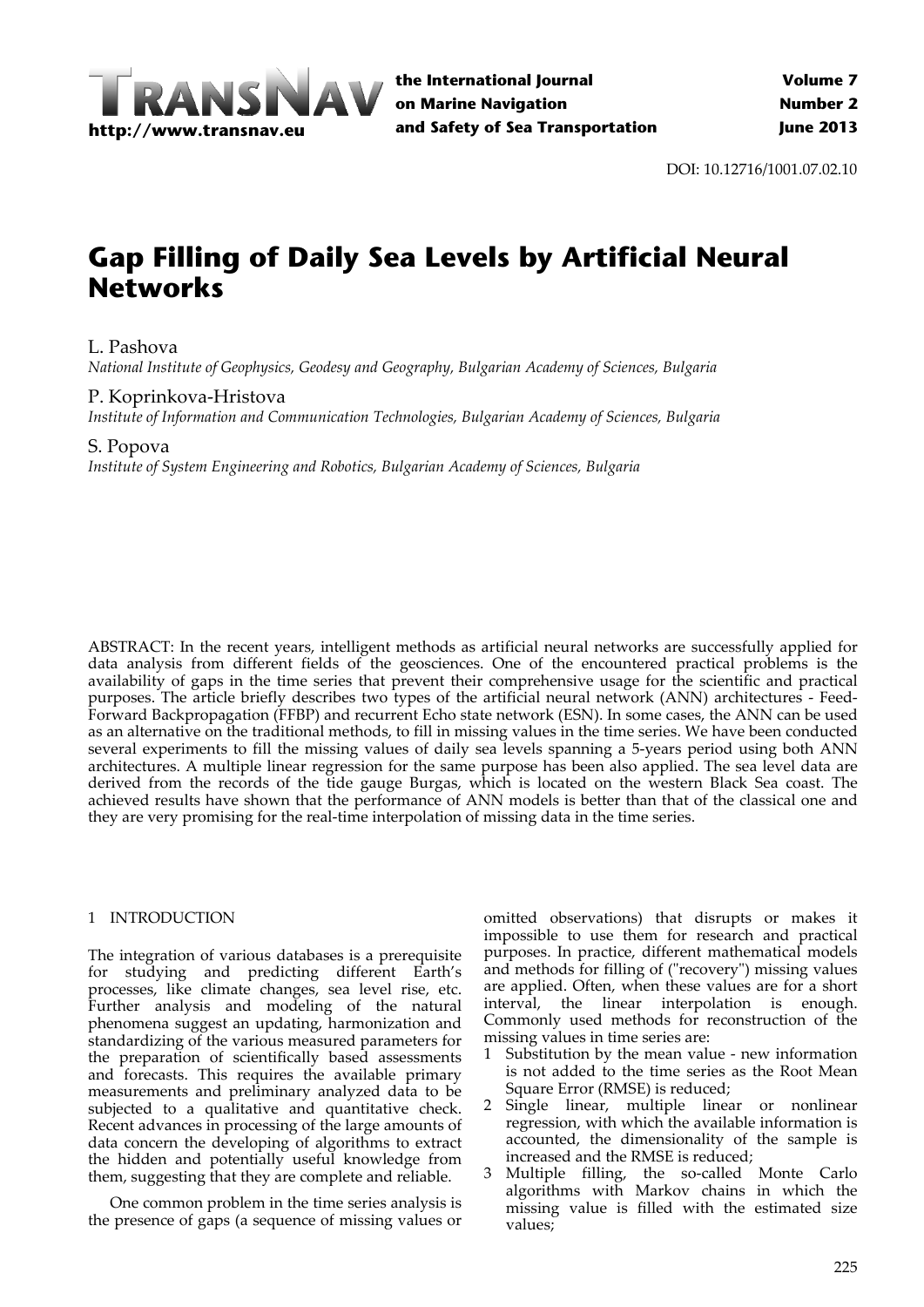4 Kalman filter - a recursive two-step method. It allows processing of time series on the principle of prediction‐correction, etc.

If there is a long sequence of missing values, the method used to fill gaps need to be chosen very carefully due to its effect on the sub‐sequential analysis of time series. Any method that can be used in such case has its advantages and disadvantages. Sometimes, when missing data are not rare and they are in different segments of the time series, a suitable compromise between computational speed and quality of results has to be made. The choice of procedure depends mainly on the properties of time series and the main purpose of their analysis. Comparison of different fill‐in methods of the missing values in time series are presented in (Dergachev et al., 2001; Kondrashov & Ghil, 2006; Moffat et al., 2007; Musial et al., 2011).

Artificial neural networks (ANN), as innovative approach greatly enhanced the opportunities for analysis and treatment of information because they have less restrictive requirements with respect to available knowledge about the character of relationships among processed data, functional models, type of distribution, etc. They provide a rich, powerful and robust nonparametric modeling framework with proven and potential applications in many fields of the sciences. The advantages of ANN encouraged many researchers to use the neural network models in broad spectrum of real‐world applications. Sometimes, the ANNs are a better alternative, either substitutive or complementary, to the traditional computational schemes for solving many scientific and engineering problems (e.g., Wenzel & Schröter, 2010; Pashova & Popova, 2011). Multilayer ANN with feed forward connections that are trained using the backpropagation algorithm (Feed‐Forward Back‐propagation Network ‐ FFBP) is one of the first neural architectures that are widely used for modeling of nonlinear dependences (Rumelhart and Clelland, 1986; Allende et al., 2002). For modeling of dynamic dependences, however, it is often needed to use recurrent ANN (RNN). One such modern architecture, called "echo" (Echo State Networks - ESN) offers simplified training algorithm and become widely used for studying the nonlinear dynamical dependencies (Jaeger, 2003; Lukosevicius & Jaeger, 2009; Koprinkova‐ Hristova et al., 2011). These ANNs are recognized as the best models for time series analysis and prediction (Zang & Behera, 2012).

The near-shore sea level variations are of great importance for studying the relative sea level change, practical realization of the height reference surface in geodesy, many coastal engineering applications, etc. These variations are registered by tide gauges, whose continuous registrations of the sea level represent a superposition of many stochastic and nonlinear processes. Missing observations in the time series of such type of data are very common. This requires the application of various methods of interpolation and/or extrapolation, which allow filling the incomplete time series with necessary accuracy for further analysis. The article presents the results obtained after applying two types of the artificial neural networks and a multiple linear regression (MLR) for filling gaps in the time series of daily sea levels. Data from the tide gauge in Burgas, which is located on the western Black Sea coast spanning the period 1985 - 1989 are analyzed to model the maximum, mean and minimum sea levels. Comparison of the performances of the two ANN and MLR models for filling gaps in the daily sea levels is also presented.

#### 2 ARTIFICIAL NEURAL NETWORK MODELS USED IN THE STUDY

Since the sea level variations can be represent as nonlinear dynamic process, ANN architectures were considered as appropriate candidates for its modeling. Application of different approaches of ANNs applications for the sea level analysis can be seen in (Tsai et al., 2009; Pashova & Popova, 2011). There are several network architectures, which can be used for modeling and filling the missing values of the sea levels. A multiple linear regression is another method often used for filling the missing values in time series. In this study we applied FFBP and ESN architectures in comparison with MLR model. The ANNs and MLR performance were assessed in terms of the root mean square error (RMSE) and the correlation coefficient R (or coefficient of determination  $R^2$ ).

## 2.1 *Feed forward back‐propagation (FFBP) ANN*

Feed‐forward (FF) or layered ANNs are one of the first neural network architectures with typical structure is shown on Figure 1. They consist of several consecutive layers of nonlinear units called neurons. Connections are allowed only between neighbor layers directed from the first (input) to the last (output) layer. The specification of FF model structure includes a determination of the number of the input and the output neurons (depending on the specifics of the function that will be modeled); a choice of the number of hidden layers and the number of neurons in each one of them, and of the non‐linear processing functions of all neurons (usually a kind of sigmoid‐ shaped nonlinearity). "Neurons" in the first layer, showed by squares, are not typical non-linear units. They only distribute the input vector to the first hidden layer (marked by circles on the Figure 1). It is well known that usually one hidden layer is sufficient to model any complex nonlinear dependence between the input and output vector. The training algorithm of this type of neural networks is usually performed applying the error backpropagation (BP), from which their popular name has been shortened to FFBP.

The output of each hidden layer of neurons is calculated by nonlinear dependence of the linear combination of outputs of the neurons in the previous hidden layer:

$$
x_j(t) = f(W_{ij}x_i(t))
$$
\n(1)

For the input and the first hidden layer dependences are:

$$
x_1(t) = [in(t) \quad in(t - \Delta t) \quad \cdots \quad in(t - n\Delta t)]^T
$$
  
\n
$$
x_2(t) = f(W_{in}x_1(t))
$$
\n(2)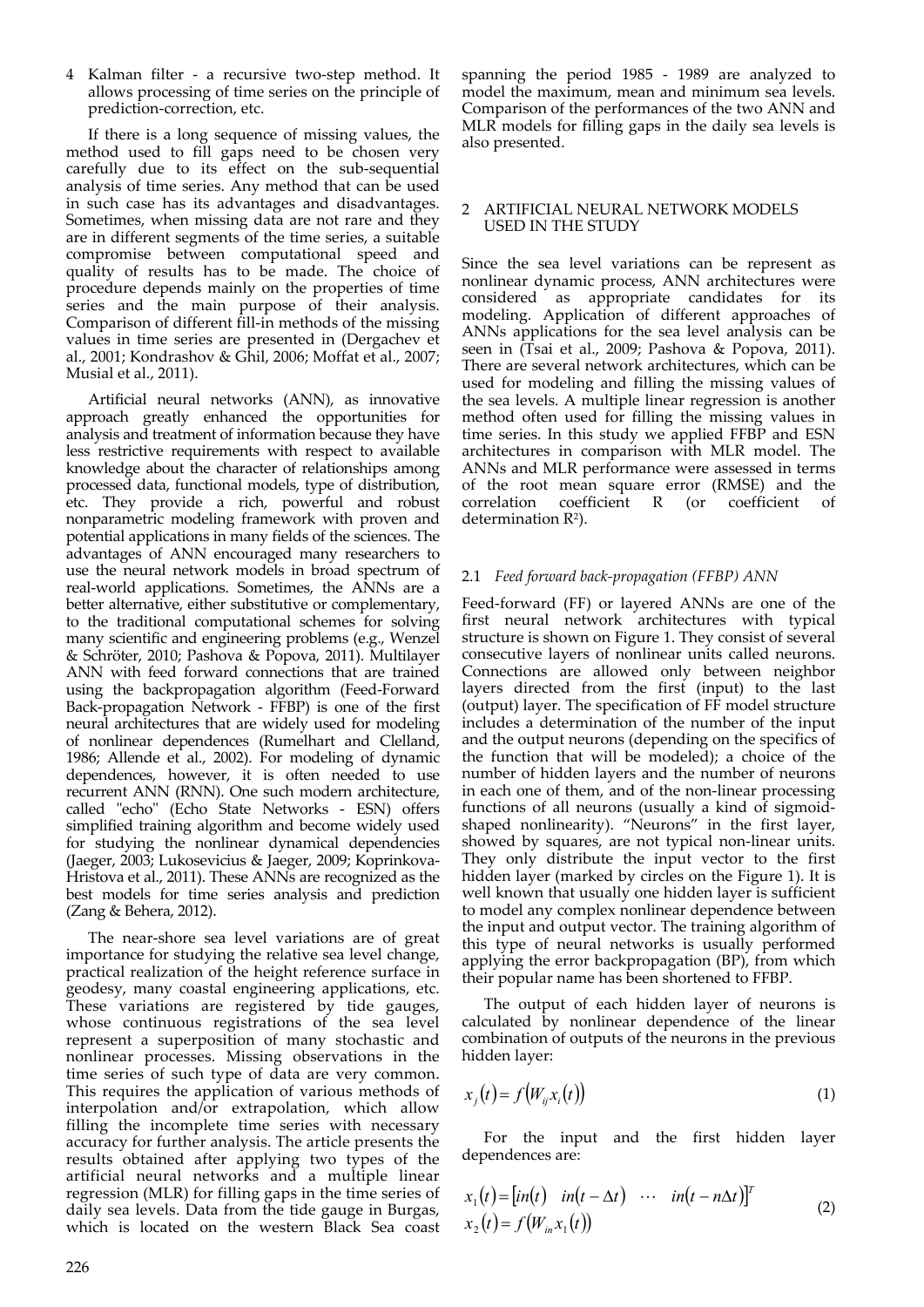

Figure 1. Neural network with feed-forward backpropagation (FFBP) architecture.

Here *t* denotes a discrete moment in time,  $\Delta t$  is (sampling) discretization step and *f* is a monotonically increasing function, usually nonlinear sigmoid (logistic sigmoid or hyperbolic tangent) for the hidden layers and usually a linear function for the output layer of the network.

This architecture represents a static dependence model between its input and output vectors of the network. To be able to model a dynamical process' dependence, lines of time delay elements (briefly TDL) are inserted at the network input, that keep "memory" of the past states of the modeled process.

#### 2.2 *Echo state network (ESN)*

Echo state networks (ESN) are a relatively new class of RNNs that belong to the so called "reservoir" approach (Lukosevicius & Jaeger, 2009). The main idea of this approach consists in a generating of rich "reservoir" of dynamic neurons with nonlinear activation functions and with recurrent connections between them. The network output is calculated as a linear combination between current states of the "reservoir" neurons. Training of this type of architecture is simplified by setting the parameters of the linear combination (i.e. the weights of the connections between the "reservoir" and the output) using the least squares algorithm. Hence the RNN training is significantly faster and the application of the recursive version of training algorithm allows on‐ line training too.

Echo State Network (Jaeger, 2003) is a simplified version of the "reservoir" architecture with sigmoid output nonlinearity of the "reservoir" neurons (usually hyperbolic tangens). Figure 2 shows the structure of ESN network. Its output layer calculates a linear combination between the current state of the network input *in(t)* and the "reservoir" *X(t)* as follows:

$$
out(t) = W_{out} \begin{bmatrix} in(t) \\ X(t) \end{bmatrix}
$$
 (3)



Figure 2. Echo state network (ESN) architecture.

 $W_{out}$  is  $n_{out} \times (n_{in} + n_X)$  dimensional matrix, where *nout*, *nin* and *nX* are the dimensions of the vectors *out*, *in* and *X* respectively. The current state of "reservoir" neurons depends on their previous state and on the current network input:

$$
X(t) = \tanh(W_{in}in(t) + W_{res}X(t - \Delta t))
$$
\n(4)

Here *Win* and *Wres* are matrices containing the weights of connections at the input and inside the "reservoir" with corresponding dimensions  $n_{in} \times n_{Y}$ and  $n_x \times n_y$ . These matrices are randomly generated and are not a subject to training. The recurrent connections inside the "reservoir" create an effect of "memory" about the network past states, that makes such architecture a proper candidate for the modeling of dynamic dependences. Its advantage in comparison to the static layered architectures with TDL neural networks at the input is that there is no necessity to have a priory information about the needed number of TDLs for a particular process that will be modeled.

#### 3 APPLICATION OF DIFFERENT MODELS FOR FILLING UP MISSING DAILY SEA LEVELS

#### 3.1 *Handling incomplete time series of sea levels*

Forecasting the sea level variations in real time is an important activity in the design of coastal engineering structures, decision‐making related to navigation of vessels and the construction of offshore platforms in the Black Sea. The main sources of information for studying these variations are the continually operated tide gauges established on the sea coasts. Such information is urgently needed to support the development, calibration and improvement the operational capacity of the integrated systems for forecasting and early warning of dangerous natural phenomena in the sea and coastal areas. Continuous monitoring of the sea level along the Bulgarian Black Sea coast is carried out since 1928 (Pashova & Popova, 2011). Since then, the data on average daily, monthly and annual values of the sea level contain gaps with different time duration. The presence of missing data is due to various factors: technical reasons, failure of recording equipment; interruption of the registration due to defective recording equipment; misuse and incorrect use of records by the field staff; etc. In extreme events like storm surge or high waves the continuous registrations are also terminated due to technical limitations of equipment.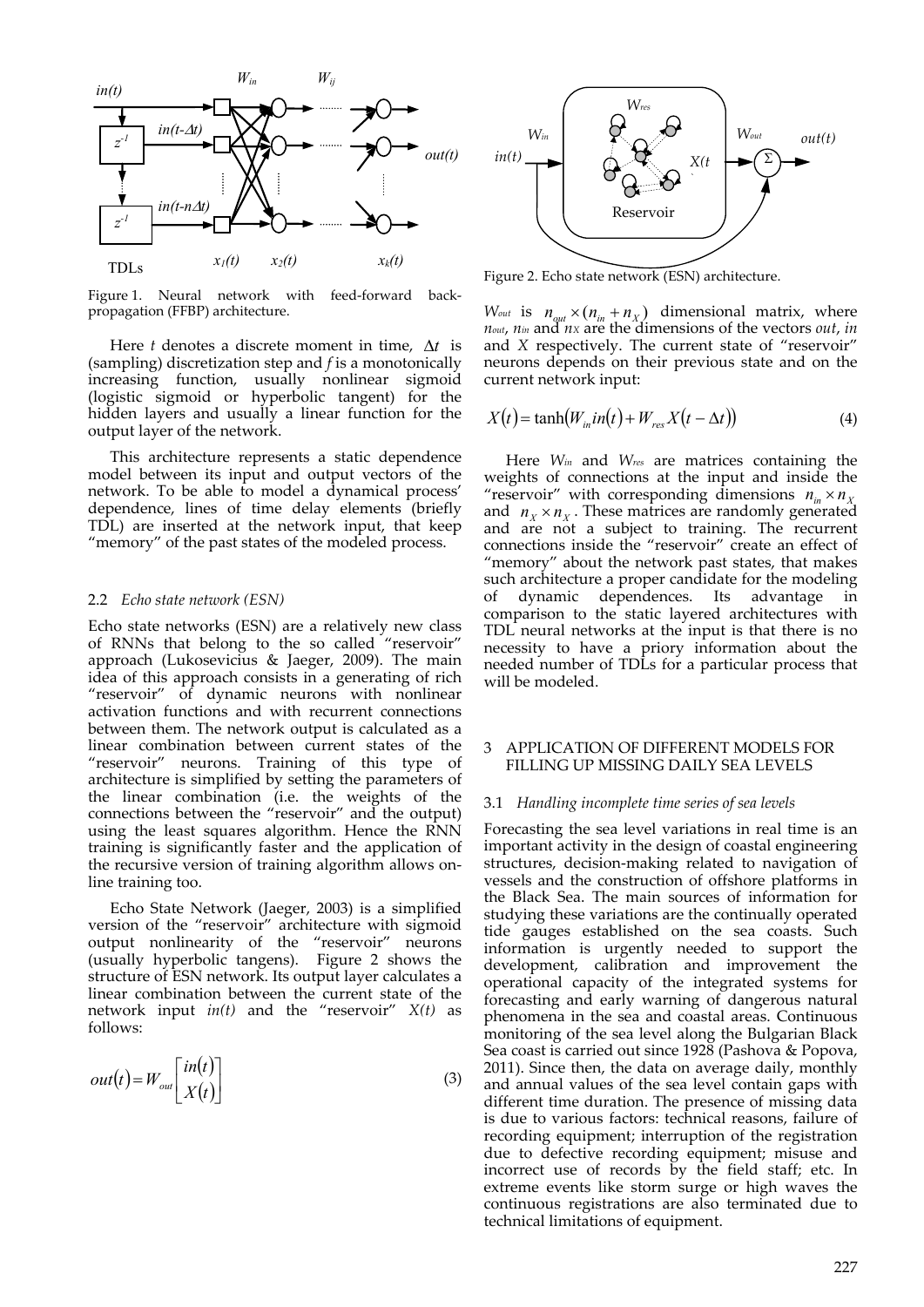To fill gaps in the time series of sea level the tidal regime in the Black Sea has to be known a priori. The missing values for different time periods are completed for scientific and applied research purposes. Restoration of gaps in observational data used for modeling and forecasting of the natural phenomena should be made at the earliest possible stage of the processing of the original measurements. The classical methods for modeling of the sea level fluctuations (e.g. harmonic analysis) cannot always represent the complex time‐varying meteorological effects on sea level, which are produced by weather conditions like wind, atmospheric pressure, rainfall, etc. Therefore, adaptation of the models in real‐time is needed, in order to account better for the time‐ varying environmental changes.

#### 3.2 *FFBP and ESN*

The structure of FFBP neural network model was chosen after repeated testing for the optimal choice of parameters (Pashova and Popova, 2011). For each variable (daily maximum H\_max, mean H\_mean or minimum H\_min sea levels) an individual FFBP model is trained. Increasing the number of neurons and the number of delays requires more computation, and this has a tendency to overfit the data when the numbers are set too high, but it allows the ANN to solve more complicated problems. After several tests, the best number of tapped delay lines (TDLs) is determined to be 6 based on the autocorrelation function of the daily values. Hence the input vector for each model is consisted of the previous 7 daily values of the modeled variable, i. e. its size is 7. The output of the network predicts its current value, i.e. its size is 1. The number of neurons in the rest of layers is determined applying the criteria of the minimum squared error and the highest correlation coefficient between the observed and modeling daily sea levels. The number of neurons in the hidden layer was chosen based on the multiple reruns of different structures of the FFBP models (Pashova & Popova, 2011). One hidden layer is found to be appropriate to model sea levels and the optimal number of neurons in it was found to be 15 neurons. Hence our FFBP model has 7:15:1 architecture. The Matlab programming environment is used for training FFBP models (Demuth & Beale, 2000; Gilat, 2011). The standard training procedure divides the time series randomly into 3 parts with ratio 70:15:15% for training, testing and verification respectively. Training is done with the Levenberg‐Marquardt algorithm, which has the fastest convergence for FFBP networks. The criterion for stopping the iterations is when the error of the sample for verification began to increase. This model, evaluation criteria of its applicability and the main characteristics of the time series of daily sea levels and factors influencing the sea level change are described in detail in previous studies presented in (Pashova & Popova, 2011; Pashova et al., 2012).

The structure of the ESN model also contains 15 neurons in the "reservoir" to be comparable with the FFBP ANN model. It was find that the difference in the prediction results of sea level data between 15 and 100 neurons ware insignificant. To evaluate the effect of "memory" of the "reservoir" two versions of ESN model was trained - with 1 input and with 7 inputs respectively for one step back in time and for 7 steps

back in time for the modeled daily sea values of the three variables. The training of the ESN model is made using free available Matlab toolbox (http://www.reservoir‐computing.org/software). In comparison with the FFBP model the time series are divided into training and test samples in a ratio of 85:15%. Since the ESN was trained by a non‐iterative procedure that applies linear regression with a single representation of each element of the teaching sample, there is no need to define stopping criteria for its training.

In the case of batch training of ESN, the all training data for model input are presented consecutively to the network and the corresponding output is calculated and collected. The weights of the output connections are determined by solving linear regression equation in one step using all network input/output data. Hence the reservoir state "evolves" with each new data as if the "gaps" are missing. In the case of on-line training, each input of the training data is presented to the network. The corresponding output is calculated and the output weights are adjusted using recursive least squares (RLS) method. If "data gap" is reached, the predicted by model output is used to replace the missing data at model input. In this way the reservoir state depends on the ESN model predictions and evolves in dependence on the accumulated by the current moment knowledge about the process dynamics. This will allows more "realistic" predictions, especially for longer data gaps.

The outcomes after training of both types of ANN models are directly dependent on the initial conditions therefore 20 ESN and FFBP models were generated and trained. The averaged mean squared errors (MSE) of the simulation with all the data and coefficients of regression R, as well as errors MSEb and regression coefficients  $R<sub>b</sub>$  of the best-trained models are presented in Table 1.

#### 3.3 *MLR model*

The filling of the missing values of daily sea levels for the same period for three time series of study have been completed by the multiple linear regressions (MLR using the following model:

$$
\hat{y}(t+1) = \alpha_1 \bar{y}(t) + \alpha_2 y(t-1) + \dots + \alpha_{s+1} y(t-s) \tag{5}
$$

where  $\hat{y}(t+1)$  is the predicted sea level by the MLR model, which will be filled instead the missing daily value,  $\bar{y}(t)$  is the current daily mean, and *s* is a number of backward steps like in the case of ANN models. The predicted missing value is a linear combination of several independent variables ‐ the mean daily sea level and several daily values before it. The unknown coefficients  $\alpha_1$ ,  $\alpha_2$ ,  $\alpha_{s+1}$  are determined initially using all available values for the daily sea levels for a 5‐year period.

For filling of the missing daily values with different length of gaps in the time series for all the model types we proceed as follow: if the missing values are several consecutive ones, than each predicted by a model missing value is included as known in the line of the 6 TDLs values used to predict the next one; this operation is repeated moving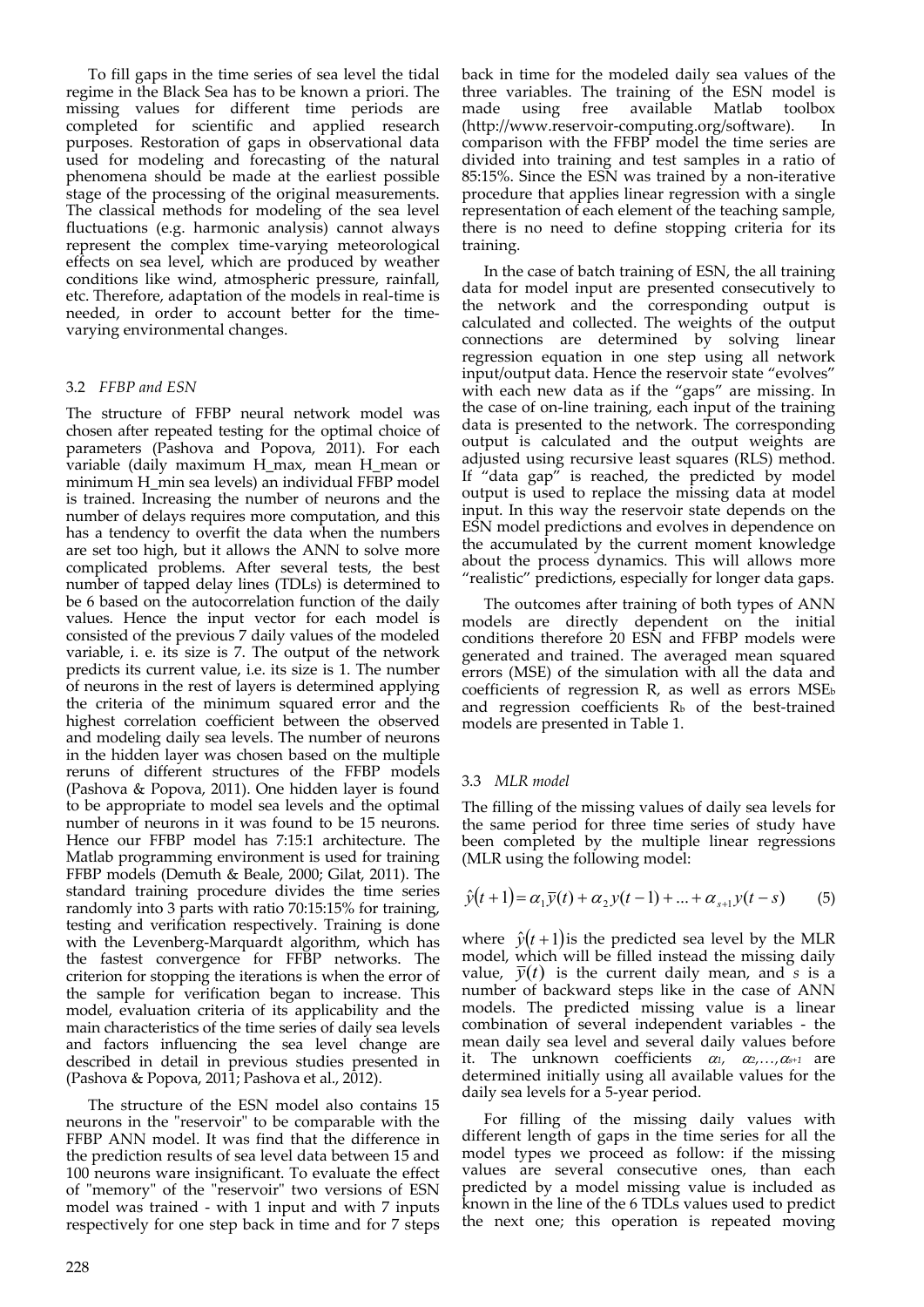forward with one step while all the consistently missing values are filled. This process continues until the completion of all missing values for the relevant period.

For all the models the least squares error was a criterion that was minimized by the respective training procedure used to estimate the unknown parameters of the corresponding model. The MATLAB codes are written to train and to test each ANN and MLR model's representation.

## 4 RESULTS AND DISCUSSION

In this study, the time series of observations of the mean daily sea level is seen as a sequence of discrete values trough regular intervals with the sampling step  $\Delta t = 1 \, day$ . Here the daily maximum H\_max, mean H\_mean and minimum H\_min sea levels are modeled, which are determined with millimeter precision relatively to the "zero" point of the tide gauge Burgas. To test the applicability of the ANN to fill the missing values in the time series of daily sea levels, the period from 1January 1985 to 31 December 1989 is selected. The required numbers of the values in the three time series is totally 1826, 151 (8.3%) of which are missing. Most of the data gaps include time periods from 1 to 3-4 days up to 1 to 3 weeks for a five‐year analyzed period.

The results for the full 5‐years period of study are presented graphically on Fig. 1. After that for two periods, covering two and three weeks with missing values, the results are presented in details. On Fig. 2 (a, h) these periods are between 1050 and 1110 day and between 1590 and 1660 day of observations respectively. The observed daily sea levels, the modeled, and the predicted by the three models are depicted in details correspondingly for both periods. In Table 1 the estimates of the MSE and correlation coefficient R for all the models are given. These estimates are obtained as results after filling of the missing sea levels in the time series.

The mean value of MSE obtained from averaging of the MSEs of all 20 trained FFBP models and the MSEb of the best model differ by 0.2‐0.4. The corresponding difference between the mean MSE value and the MSE<sub>b</sub> of the best obtained ESN model is an order of magnitude smaller. This can be explained by the different algorithms used for training of the two neural networks. While the probability of falling into a local minimum of the gradient algorithm used for FFBP model is great, for the training of ESN models a one‐step linear regression is used. Although the generation of "reservoir" is randomly, for all ESN models the similar results are received. The best ones of both ANN models were used to fill in the missing daily sea levels at the three time series.

Comparatively lower accuracy is obtained for online trained ESN model as can be seen in Table 1. This can be explained with the real time training of the network that uses previous predications of the model for next training steps. However, the achieved accuracy is still enough for practical purposes. Besides the on‐line procedure has the advantage to train the model in real time with significantly less

computational resource compared to the other models. The obtained results for online trained ESN model are very promising for practical applications taking into account the need of real time prediction of sea level variations under the extreme weather conditions. This advantage can be used for modeling and predicting the sea levels with a smaller sampling step (e.g. several minutes), which is crucial in forecasting the coastal storm processes.

The comparison of the obtained estimates of the MSE of FFBP, ESN and MLR models shows that the correlation coefficients differ by  $\sim 0.05$  from the previous work (Pashova et al., 2012). This can be explained by the nature of the modeled process, the volume and the location of missing values in the sample of daily sea levels.

The resulting averaged values of MSE of the 20 trained FFBP models in the previous work (Pashova & Popova, 2011) was for 2‐year period while the data in this study refer to the 5‐year period 1985‐1989. The sample size for the two periods differs; respectively the averaged mean square errors in training of the FFBP neural networks are also different. When a large volume of data is used for training, the generalization ability of the ANN model increases, although the RMSE could increases. This means that the model is able to predict with high accuracy new values for which the network is not preliminary trained.

Comparing the graphs and estimation criteria presented in Table 1, we can make the inferences that:

- The phenomenon of change in daily maximum, mean and minimum sea levels is nonlinear, and both types of ANN architectures can model well this non‐linear process. The estimates of the MSE and R values are close, but better statistical estimates are obtained using the ESN neural networks with nTDLs = 6. From numerous experiments with both architectures it becomes clear that the errors of predicted daily sea levels vary from 1 to 8%, and the achieved accuracy in mm is sufficient for prognostic purposes in both cases;
- The trained ESN models with nTDLs = 6 provide forecasting the missed values in the three time series with  $\sim 8\%$  higher accuracy than FFBP and ESN with  $nTDLs = 0$ ;
- The MSE of MLR model has similar values as those of on‐line trained ESN model. Its correlation coefficient R is the best for H\_max in comparison with all other modes. But, for H\_mean R of MLR is the lowest and for H\_min it is almost the same as for all other models.

The variations of daily maximum, mean and minimum sea levels for period 1 (from 1050 to 1110 day) and period 2 (from 1590 to 1660 day) are modeled similarly with the FFBP and ESN architectures for gaps larger than 1 to 3 weeks. The MLR model for the two periods represents the same curve as ANNs for the filled missing daily values. On the graphs it can be seen that the non‐recurrent ANNs (FFBP) and MLR cannot model in details the non‐ linear process of daily sea level variations. Further research is needed to fill the gaps with a longer period in the time series using neural networks to account for the dynamics of the modeled process, for example the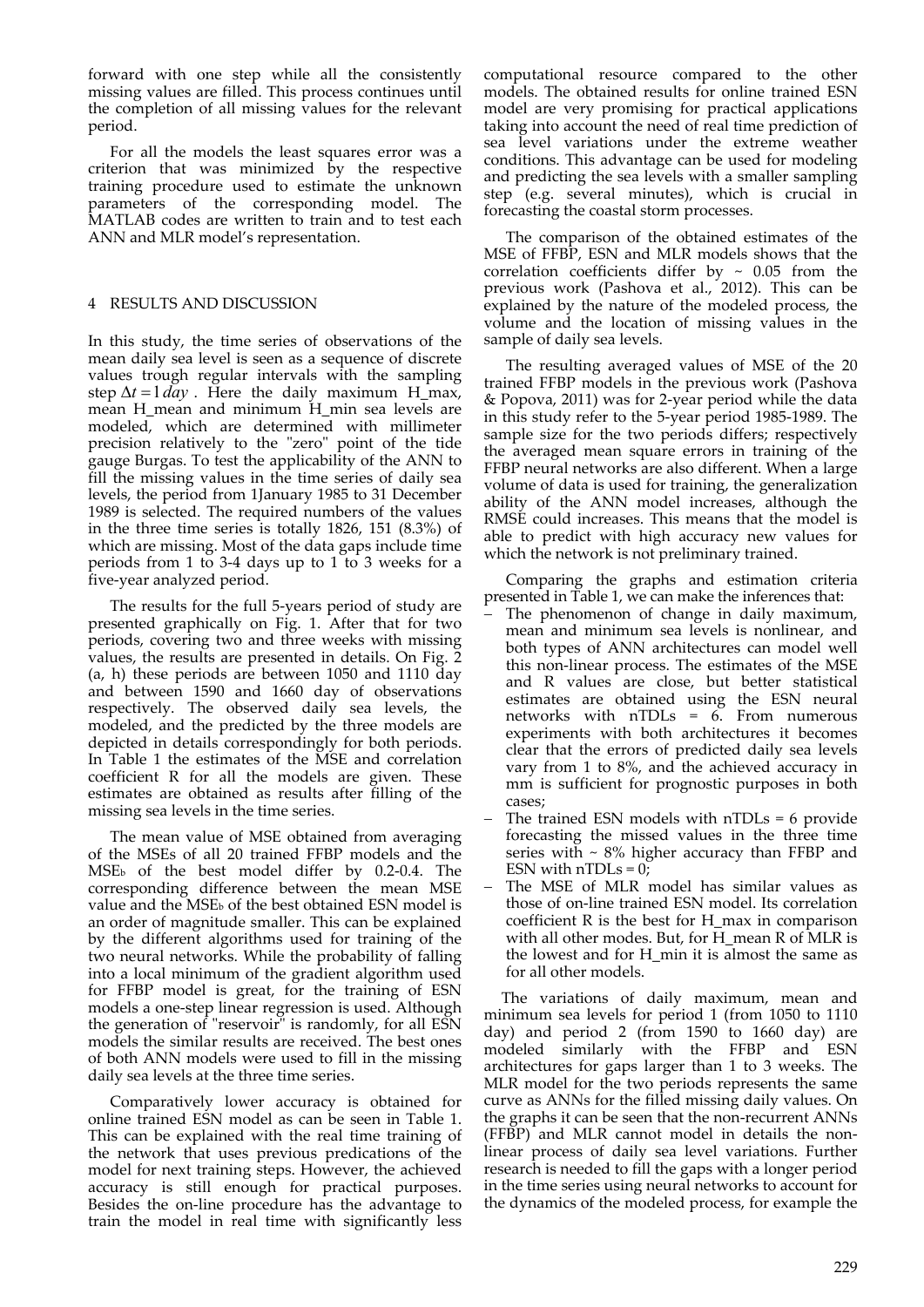tidal influence in the Black Sea, various hydro‐ meteorological and other factors.

missing values in the time series of daily mean sea levels. Subsequently, 20 model tests are generated and the best model is used to reconstruct the missing values for various periods. The comparisons between several tests applying the ANN models have shown that the quality of the filled missing data strongly depends on the number of training data.

# 5 CONCLUSIONS

In the study two types of the artificial neural network architectures are utilized for filling the

Table 1. Estimates of statistical parameters applying FFBP, ESN and MLR models

| Model             | <b>FFBP</b> |                  |      |                | $ESN$ with $n_{TDLs} = 0$ |                    |      |      | ESN with $n_{\text{TDLS}} = 6$ |              |      |      | ESN online with $n_{\text{TDLS}} = 6$ |          |      |                | MLR  |      |
|-------------------|-------------|------------------|------|----------------|---------------------------|--------------------|------|------|--------------------------------|--------------|------|------|---------------------------------------|----------|------|----------------|------|------|
|                   | <b>MSE</b>  | MSE <sub>b</sub> | R    | R <sub>b</sub> | <b>MSE</b>                | MSE <sub>b</sub> R |      | Rь   | <b>MSE</b>                     | <b>MSE</b> b | R    | Rь   | <b>MSE</b>                            | $MSEb$ R |      | R <sub>b</sub> | MSE  | R    |
|                   | cm          | cm               |      |                | cm                        | cm                 |      |      | cm                             | cm           |      |      | cm                                    | cm       |      |                | cm   |      |
| $H_{\text{max}}$  | 5.89        | 5.64             | 0.86 | 0.87           | 5.88                      | 5.86               | 0.84 | 0.85 | 5.82                           | 5.79         | 0.85 | 0.85 | 6.41                                  | 5.99     | 0.84 | 0.82           | 6.10 | 0.92 |
| H <sub>mean</sub> | 4.86        | 4.48             | 0.91 | 0.92           | 4.65                      | 4.63               | 0.91 | 0.91 | 4.47                           | 4.43         | 0.92 | 0.92 | 5.25                                  | 4.73     | 0.91 | 0.88           | 5.33 | 0.86 |
| $H_{min}$         | 5.48        | 5.27             | 0.89 | 0.89           | 5.39                      | 5.35               | 0.88 | 0.89 | 5.28                           | 5.24         | 0.89 | 0.89 | 6.20                                  | 5.52     | 0.88 | 0.84           | 5.65 | 0.88 |

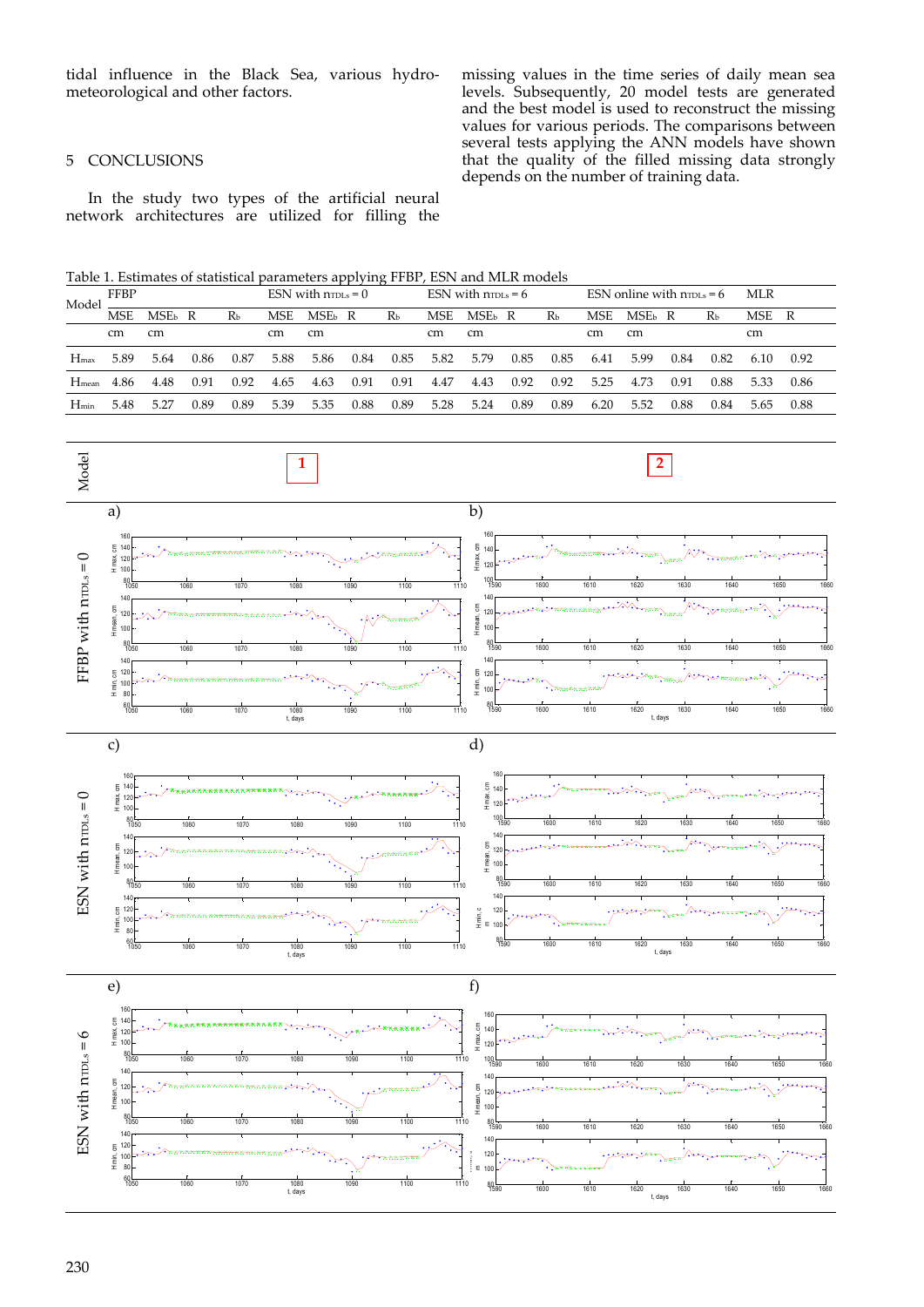

Figure 2. Observed  $\left(\bullet\right)$ , predicted by the model  $\left(\_\right)$  and filled in  $\left(\times\right)$  missing sea levels with FFBP, ESN and MLR models for two sample periods 1 and 2 (marked in Fig.  $1$ )



Figure 3. Observed ( $\bullet$ ), predicted by the model (-) and filled in ( $\times$ ) missing sea levels with FFBP model for the period 1985-1989.

The ANNs and MLR models can be trained with the almost equal MSE and the similar results in predicting the average daily maximum, mean and minimum sea levels are obtained. The recurrent ESN advantage compared to the non‐recurrent FFBP and MLR models is due to the significantly faster algorithm for training and weaker dependence of the trained model accuracy on the initial values of the ANN parameters. Furthermore, the ESN model of the sea level variations can be trained in real time with significantly less computational resource compared to the other two models without any further adaptation. It is clear to see, that the ESN architectures deserve a further attention for online applications and the filling data gaps in a consistent way. Thus, the new information obtained by the real‐time measurements is possible to be included into the ESN model that will improve its prediction ability. This model can be used for modelling and for predicting the sea level variations with a smaller sampling step of the tide gauge registrations, which is essential for the forecasting of storm surges at the coastal areas.

#### ACKNOWLEDGMENTS

The authors express their gratitude to the Geodesy, Cartography and Cadaster Agency for freely provided data from the tide gauge Burgas. This study is financially supported by the Bulgarian Ministry of Education, Youth and Science under the Project BG051PO001-3.3.05-0001 "Science and business".

#### REFERENCES

- Allende, H., Moraga, C., Salas, R. 2002. Artificial neural networks in time series forecasting: A comparative analysis. *Kybernetika* 38 (6): 685‐707.
- Dergachev, V.A., N. G. Makarenko, L. N. Karimova, and E. B. Danilkina. 2001. Nonlinear methods of analysis of data with gaps. *Geochronometria* Vol. 20: 45‐50.
- Demuth, H. & Beale, M. 1992‐2000. *Neural Network Toolbox™, User's Guide*. *Version 4*. MathWorks, Inc.
- Gilat, A*.* 2011. *MATLAB ‐ An Introduction with Applications*, 4th Edition SI Version, Wiley.